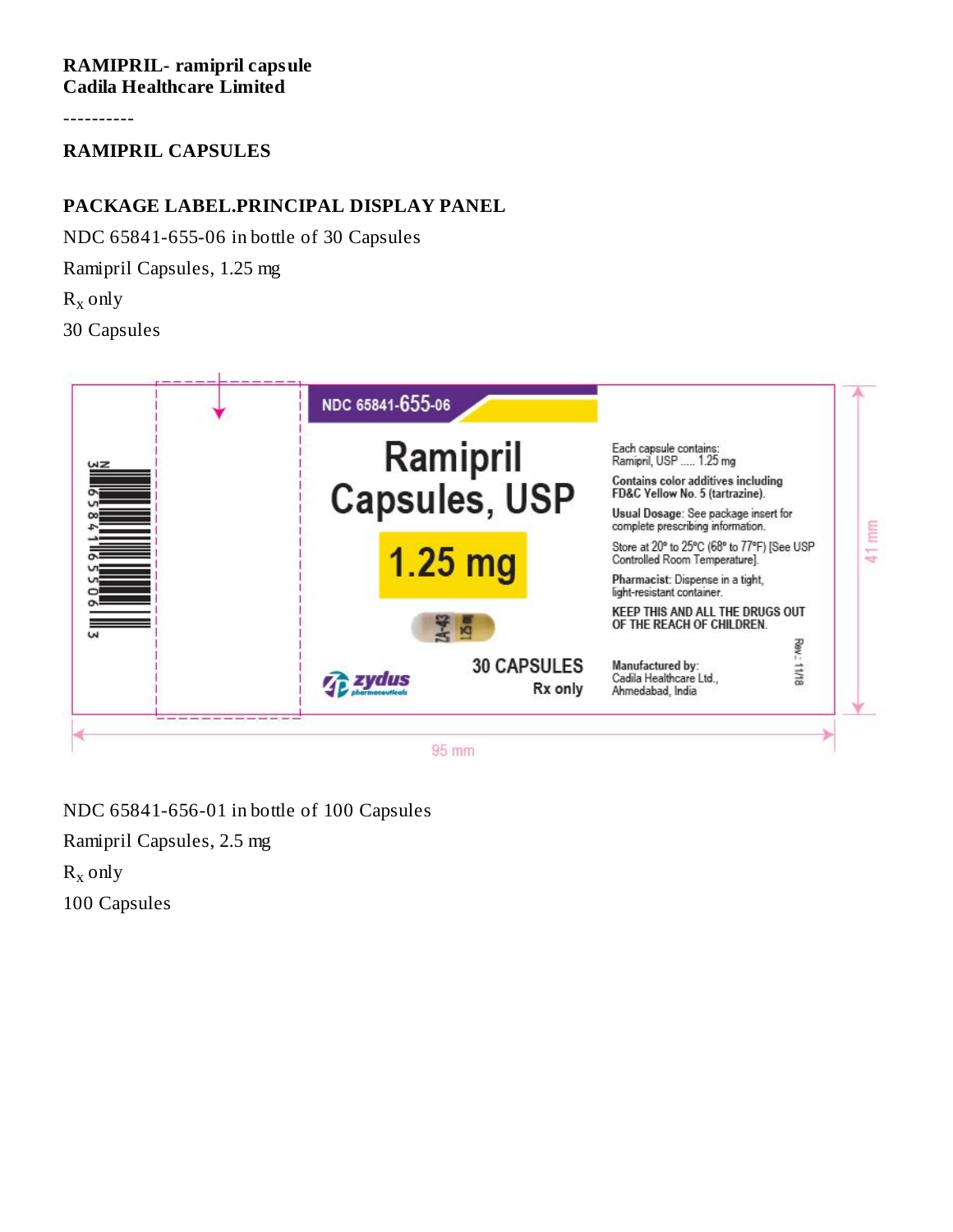

NDC 65841-657-01 in bottle of 100 Capsules

Ramipril Capsules, 5 mg  $R_x$  only 100 Capsules



NDC 65841-658-01 in bottle of 100 Capsules Ramipril Capsules, 10 mg  $R_x$  only 100 Capsules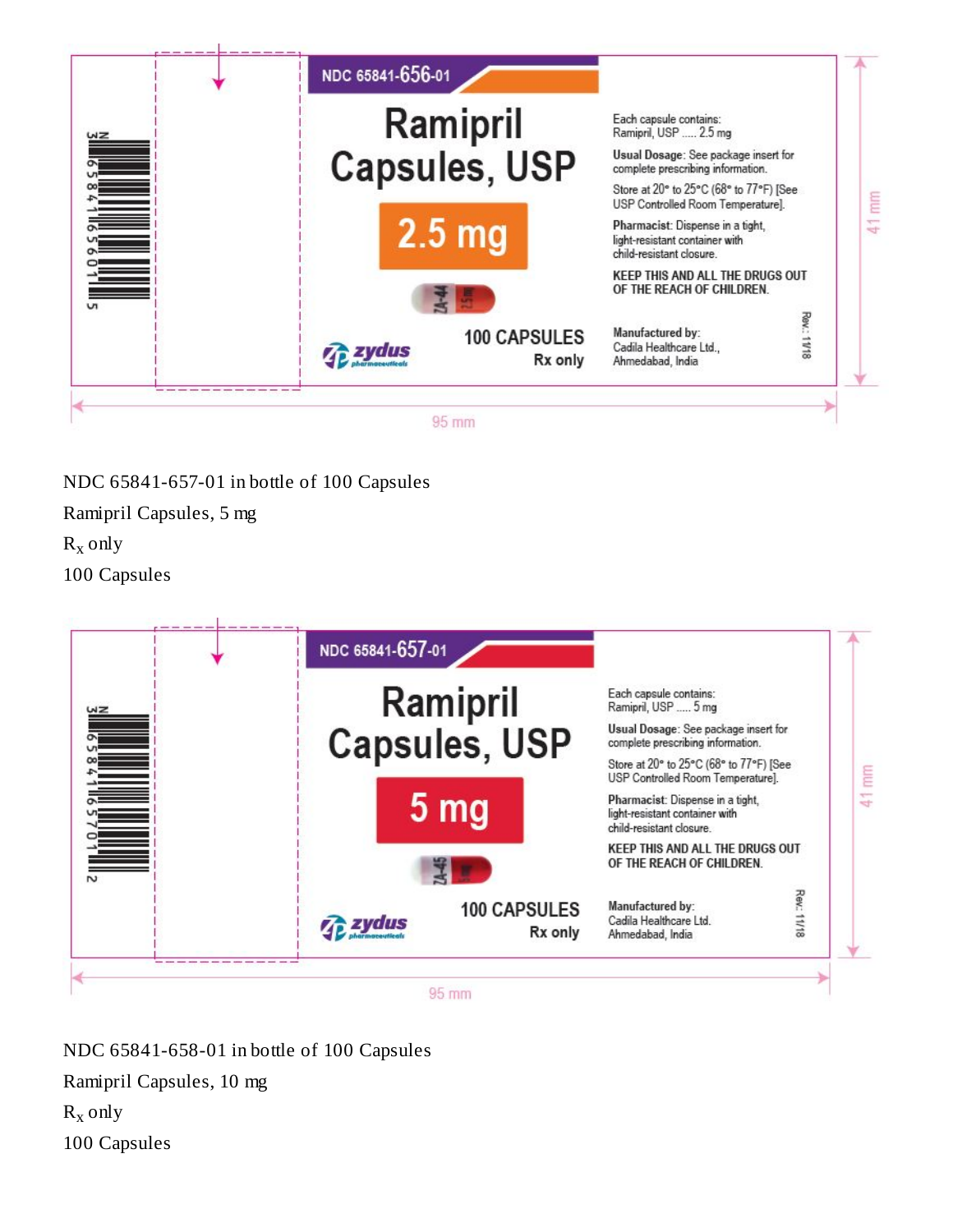

| <b>RAMIPRIL</b>                       |                                                                |                                                            |              |                          |                  |           |
|---------------------------------------|----------------------------------------------------------------|------------------------------------------------------------|--------------|--------------------------|------------------|-----------|
| ramipril capsule                      |                                                                |                                                            |              |                          |                  |           |
|                                       |                                                                |                                                            |              |                          |                  |           |
| <b>Product Information</b>            |                                                                |                                                            |              |                          |                  |           |
| Product Type                          | HUMAN PRESCRIPTION DRUG<br>NDC:65841-655<br>Item Code (Source) |                                                            |              |                          |                  |           |
| <b>Route of Administration</b>        |                                                                | ORAL                                                       |              |                          |                  |           |
|                                       |                                                                |                                                            |              |                          |                  |           |
|                                       |                                                                |                                                            |              |                          |                  |           |
|                                       | <b>Active Ingredient/Active Moiety</b>                         |                                                            |              |                          |                  |           |
|                                       |                                                                | <b>Ingredient Name</b>                                     |              | <b>Basis of Strength</b> |                  | Strength  |
|                                       |                                                                | RAMIPRIL (UNII: L35JN3I7SJ) (RAMIPRILAT - UNII:6N5U4QFC3G) |              | <b>RAMIPRIL</b>          |                  | $1.25$ mg |
|                                       |                                                                |                                                            |              |                          |                  |           |
|                                       |                                                                |                                                            |              |                          |                  |           |
| <b>Inactive Ingredients</b>           |                                                                |                                                            |              |                          |                  |           |
|                                       |                                                                | <b>Ingredient Name</b>                                     |              |                          |                  | Strength  |
|                                       | FD&C RED NO. 40 (UNII: WZB9127XOA)                             |                                                            |              |                          |                  |           |
| FD&C YELLOW NO. 5 (UNII: I753WB2F1M)  |                                                                |                                                            |              |                          |                  |           |
|                                       | FD&C YELLOW NO. 6 (UNII: H77VEI93A8)                           |                                                            |              |                          |                  |           |
| GELATIN (UNII: 2G86QN327L)            |                                                                |                                                            |              |                          |                  |           |
| TITANIUM DIO XIDE (UNII: 15FIX9 V2JP) |                                                                |                                                            |              |                          |                  |           |
|                                       | STARCH, CORN (UNII: O8232NY3SJ)                                |                                                            |              |                          |                  |           |
|                                       | FERROSOFERRIC OXIDE (UNII: XM0 M8 7F357)                       |                                                            |              |                          |                  |           |
|                                       |                                                                |                                                            |              |                          |                  |           |
| <b>Product Characteristics</b>        |                                                                |                                                            |              |                          |                  |           |
| Color                                 | WHITE (WHITE), YELLOW (YELLOW)                                 |                                                            | <b>Score</b> |                          | no score         |           |
| <b>Shape</b>                          | CAPSULE (CAPSULE)                                              |                                                            | <b>Size</b>  |                          | 14 <sub>mm</sub> |           |
| <b>Flavor</b>                         |                                                                |                                                            |              | <b>Imprint Code</b>      | ZA;43;1;25mg     |           |

**Contains**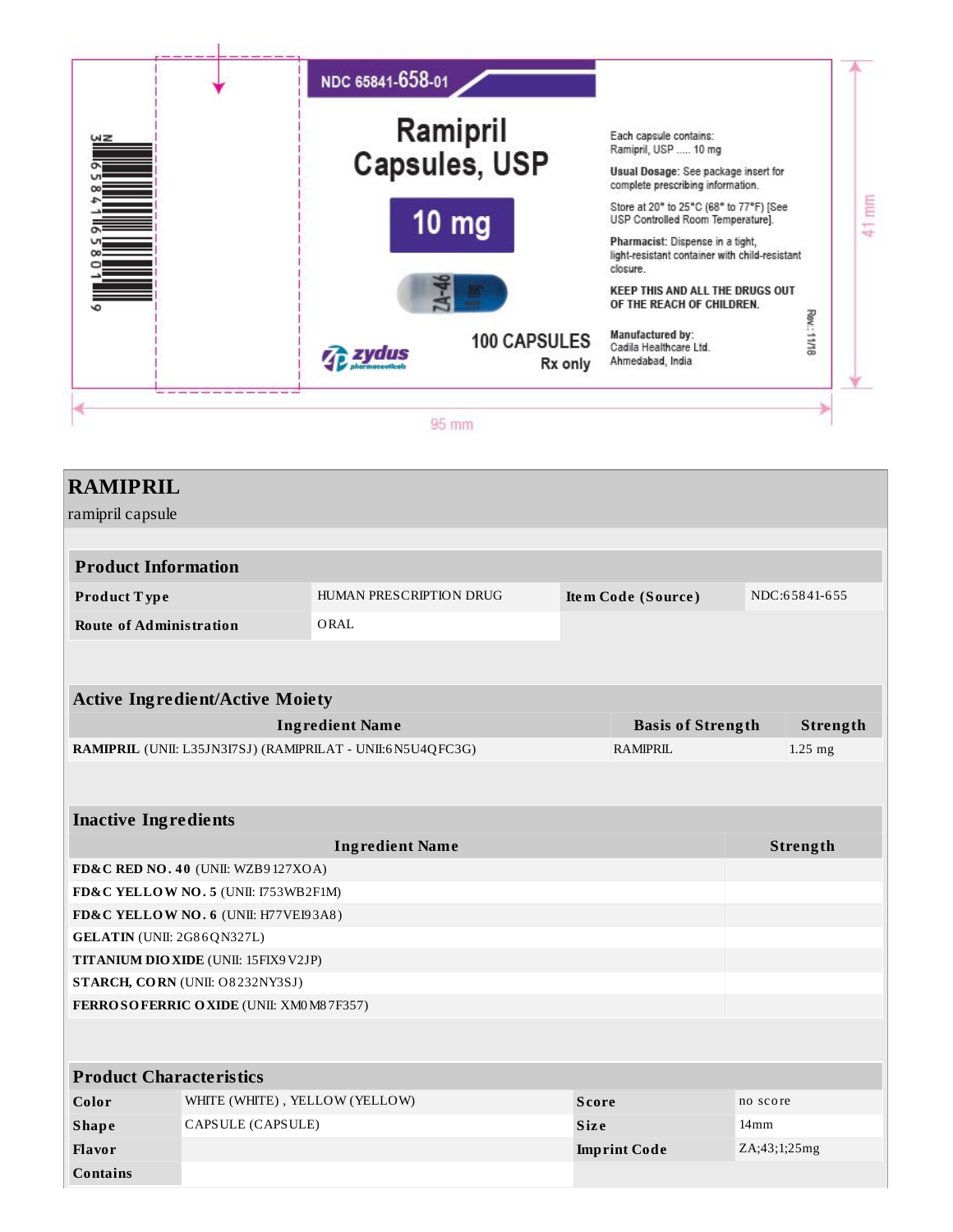|                                                               | <b>Packaging</b>                                           |            |                                                                       |                 |                                                |          |                           |
|---------------------------------------------------------------|------------------------------------------------------------|------------|-----------------------------------------------------------------------|-----------------|------------------------------------------------|----------|---------------------------|
| #                                                             | <b>Item Code</b>                                           |            | <b>Package Description</b>                                            |                 | <b>Marketing Start Date Marketing End Date</b> |          |                           |
|                                                               |                                                            |            | 1 NDC:65841-655-06 30 in 1 BOTTLE; Type 0: Not a Combination Product  | 11/20/2010      |                                                |          |                           |
|                                                               |                                                            |            | 2 NDC:65841-655-16 90 in 1 BOTTLE; Type 0: Not a Combination Product  | 11/20/2010      |                                                |          |                           |
|                                                               |                                                            |            | 3 NDC:65841-655-01 100 in 1 BOTTLE; Type 0: Not a Combination Product | 11/20/2010      |                                                |          |                           |
|                                                               |                                                            |            | 4 NDC:65841-655-05 500 in 1 BOTTLE; Type 0: Not a Combination Product | 11/20/2010      |                                                |          |                           |
|                                                               | 5 NDC:65841-655-30 10 in 1 CARTON                          |            |                                                                       | 11/20/2010      |                                                |          |                           |
| 5                                                             |                                                            |            | 10 in 1 BLISTER PACK; Type 0: Not a Combination Product               |                 |                                                |          |                           |
|                                                               | <b>Marketing Information</b>                               |            |                                                                       |                 |                                                |          |                           |
|                                                               | <b>Marketing Category</b>                                  |            | <b>Application Number or Monograph Citation</b>                       |                 | <b>Marketing Start Date</b>                    |          | <b>Marketing End Date</b> |
|                                                               | <b>ANDA</b>                                                | ANDA078832 |                                                                       | 11/20/2010      |                                                |          |                           |
|                                                               |                                                            |            |                                                                       |                 |                                                |          |                           |
|                                                               |                                                            |            |                                                                       |                 |                                                |          |                           |
|                                                               | <b>RAMIPRIL</b>                                            |            |                                                                       |                 |                                                |          |                           |
|                                                               | ramipril capsule                                           |            |                                                                       |                 |                                                |          |                           |
|                                                               |                                                            |            |                                                                       |                 |                                                |          |                           |
| <b>Product Information</b>                                    |                                                            |            |                                                                       |                 |                                                |          |                           |
| HUMAN PRESCRIPTION DRUG<br>Item Code (Source)<br>Product Type |                                                            |            |                                                                       | NDC:65841-656   |                                                |          |                           |
|                                                               | <b>Route of Administration</b><br>ORAL                     |            |                                                                       |                 |                                                |          |                           |
|                                                               |                                                            |            |                                                                       |                 |                                                |          |                           |
|                                                               |                                                            |            |                                                                       |                 |                                                |          |                           |
|                                                               | <b>Active Ingredient/Active Moiety</b>                     |            |                                                                       |                 |                                                |          |                           |
| <b>Ingredient Name</b>                                        |                                                            |            | <b>Basis of Strength</b>                                              |                 | Strength                                       |          |                           |
|                                                               | RAMIPRIL (UNII: L35JN3I7SJ) (RAMIPRILAT - UNII:6N5U4QFC3G) |            |                                                                       | <b>RAMIPRIL</b> |                                                |          | $2.5 \text{ mg}$          |
|                                                               |                                                            |            |                                                                       |                 |                                                |          |                           |
|                                                               | <b>Inactive Ingredients</b>                                |            |                                                                       |                 |                                                |          |                           |
| <b>Ingredient Name</b>                                        |                                                            |            |                                                                       |                 |                                                | Strength |                           |
| D&C YELLOW NO. 10 (UNII: 35SW5USQ3G)                          |                                                            |            |                                                                       |                 |                                                |          |                           |
| FD&C RED NO. 40 (UNII: WZB9127XOA)                            |                                                            |            |                                                                       |                 |                                                |          |                           |
|                                                               | GELATIN (UNII: 2G86QN327L)                                 |            |                                                                       |                 |                                                |          |                           |
| TITANIUM DIO XIDE (UNII: 15FIX9V2JP)                          |                                                            |            |                                                                       |                 |                                                |          |                           |
| STARCH, CORN (UNII: O8232NY3SJ)                               |                                                            |            |                                                                       |                 |                                                |          |                           |

**FERROSOFERRIC OXIDE** (UNII: XM0M8 7F357)

| <b>Product Characteristics</b> |                                |                     |                  |  |  |
|--------------------------------|--------------------------------|---------------------|------------------|--|--|
| Color                          | WHITE (WHITE), ORANGE (ORANGE) | Score               | no score         |  |  |
| <b>Shape</b>                   | CAPSULE (CAPSULE)              | <b>Size</b>         | 14 <sub>mm</sub> |  |  |
| Flavor                         |                                | <b>Imprint Code</b> | ZA;44;2;5mg      |  |  |
| <b>Contains</b>                |                                |                     |                  |  |  |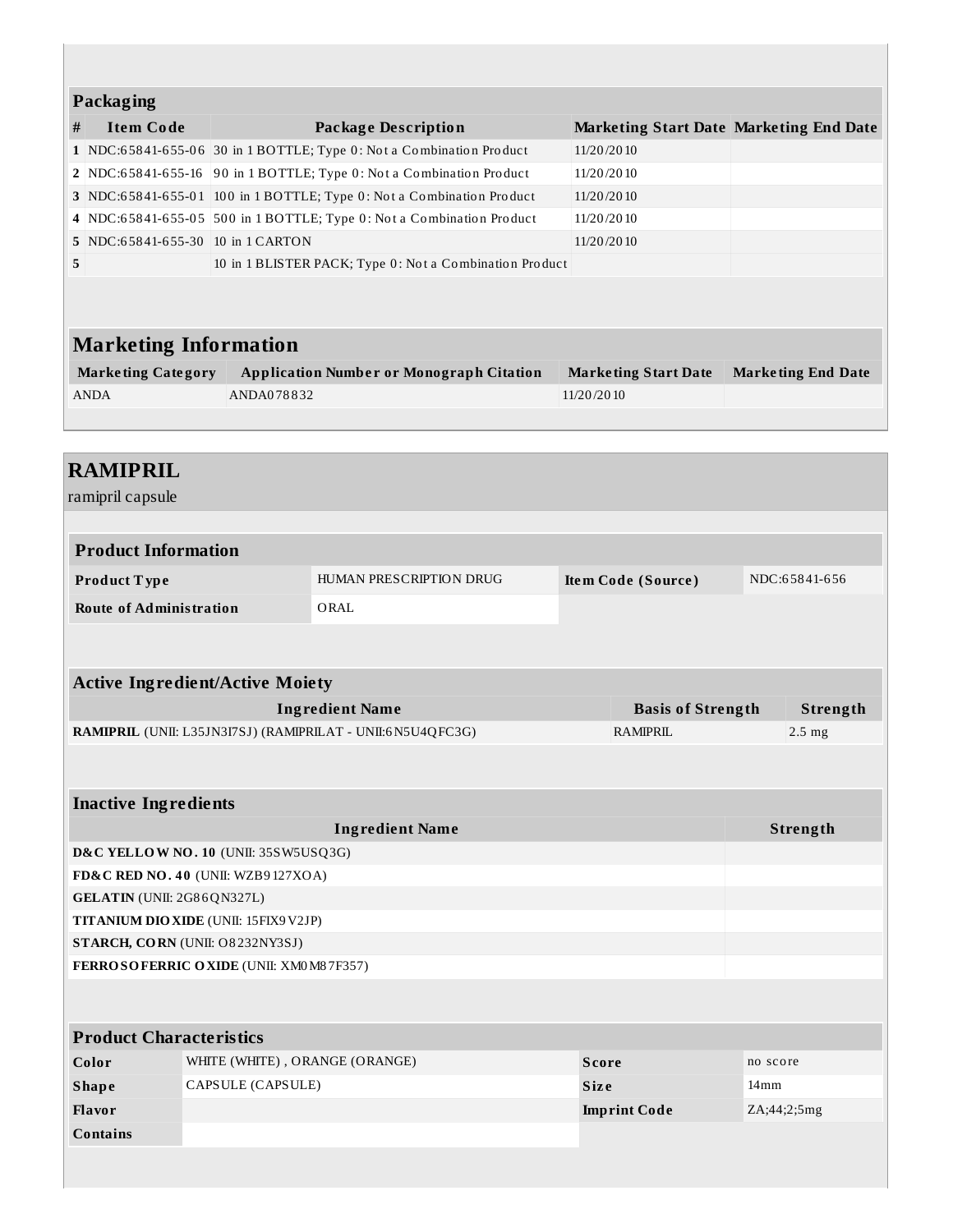| Packaging                                                                |                                                                                     |                                                                      |            |                                                |          |                           |
|--------------------------------------------------------------------------|-------------------------------------------------------------------------------------|----------------------------------------------------------------------|------------|------------------------------------------------|----------|---------------------------|
| <b>Item Code</b><br>#                                                    |                                                                                     | <b>Package Description</b>                                           |            | <b>Marketing Start Date Marketing End Date</b> |          |                           |
| NDC:65841-656-<br>$\mathbf{1}$<br>06                                     |                                                                                     | 30 in 1 BOTTLE; Type 0: Not a Combination Product                    | 11/20/2010 |                                                |          |                           |
|                                                                          |                                                                                     | 2 NDC:65841-656-16 90 in 1 BOTTLE; Type 0: Not a Combination Product | 11/20/2010 |                                                |          |                           |
|                                                                          | 3 NDC:65841-656-01 100 in 1 BOTTLE; Type 0: Not a Combination Product<br>11/20/2010 |                                                                      |            |                                                |          |                           |
| $\overline{4}$                                                           |                                                                                     | NDC:65841-656-05 500 in 1 BOTTLE; Type 0: Not a Combination Product  | 11/20/2010 |                                                |          |                           |
| 5 NDC:65841-656-30 10 in 1 CARTON                                        |                                                                                     |                                                                      | 11/20/2010 |                                                |          |                           |
| 5                                                                        |                                                                                     | 10 in 1 BLISTER PACK; Type 0: Not a Combination Product              |            |                                                |          |                           |
| <b>Marketing Information</b><br><b>Marketing Category</b><br><b>ANDA</b> | ANDA078832                                                                          | <b>Application Number or Monograph Citation</b>                      | 11/20/2010 | <b>Marketing Start Date</b>                    |          | <b>Marketing End Date</b> |
| <b>RAMIPRIL</b><br>ramipril capsule                                      |                                                                                     |                                                                      |            |                                                |          |                           |
| <b>Product Information</b><br>Product Type                               |                                                                                     | HUMAN PRESCRIPTION DRUG                                              |            | Item Code (Source)                             |          | NDC:65841-657             |
| <b>Route of Administration</b>                                           |                                                                                     | ORAL                                                                 |            |                                                |          |                           |
|                                                                          |                                                                                     |                                                                      |            |                                                |          |                           |
| <b>Active Ingredient/Active Moiety</b>                                   |                                                                                     |                                                                      |            |                                                |          |                           |
|                                                                          |                                                                                     | <b>Ingredient Name</b>                                               |            | <b>Basis of Strength</b>                       |          | Strength                  |
|                                                                          |                                                                                     | RAMIPRIL (UNII: L35JN3I7SJ) (RAMIPRILAT - UNII:6N5U4QFC3G)           |            | <b>RAMIPRIL</b>                                |          | 5 mg                      |
| <b>Inactive Ingredients</b>                                              |                                                                                     |                                                                      |            |                                                |          |                           |
|                                                                          |                                                                                     | <b>Ingredient Name</b>                                               |            |                                                |          | Strength                  |
| FD&C BLUE NO. 1 (UNII: H3R47K3TBD)                                       |                                                                                     |                                                                      |            |                                                |          |                           |
| FD&C RED NO. 40 (UNII: WZB9127XOA)                                       |                                                                                     |                                                                      |            |                                                |          |                           |
| FD&C YELLOW NO. 6 (UNII: H77VEI93A8)                                     |                                                                                     |                                                                      |            |                                                |          |                           |
| GELATIN (UNII: 2G86QN327L)                                               |                                                                                     |                                                                      |            |                                                |          |                           |
| TITANIUM DIO XIDE (UNII: 15FIX9 V2JP)                                    |                                                                                     |                                                                      |            |                                                |          |                           |
| STARCH, CORN (UNII: O8232NY3SJ)                                          |                                                                                     |                                                                      |            |                                                |          |                           |
| FERROSOFERRIC OXIDE (UNII: XM0 M8 7F357)                                 |                                                                                     |                                                                      |            |                                                |          |                           |
| <b>Product Characteristics</b>                                           |                                                                                     |                                                                      |            |                                                |          |                           |
| Color                                                                    | WHITE (WHITE), RED (RED)                                                            |                                                                      | Score      |                                                | no score |                           |
| <b>Shape</b>                                                             | CAPSULE (CAPSULE)                                                                   |                                                                      | Size       |                                                | 14mm     |                           |
| Flavor                                                                   | <b>Imprint Code</b>                                                                 |                                                                      |            | ZA;45;5mg                                      |          |                           |
| <b>Contains</b>                                                          |                                                                                     |                                                                      |            |                                                |          |                           |
|                                                                          |                                                                                     |                                                                      |            |                                                |          |                           |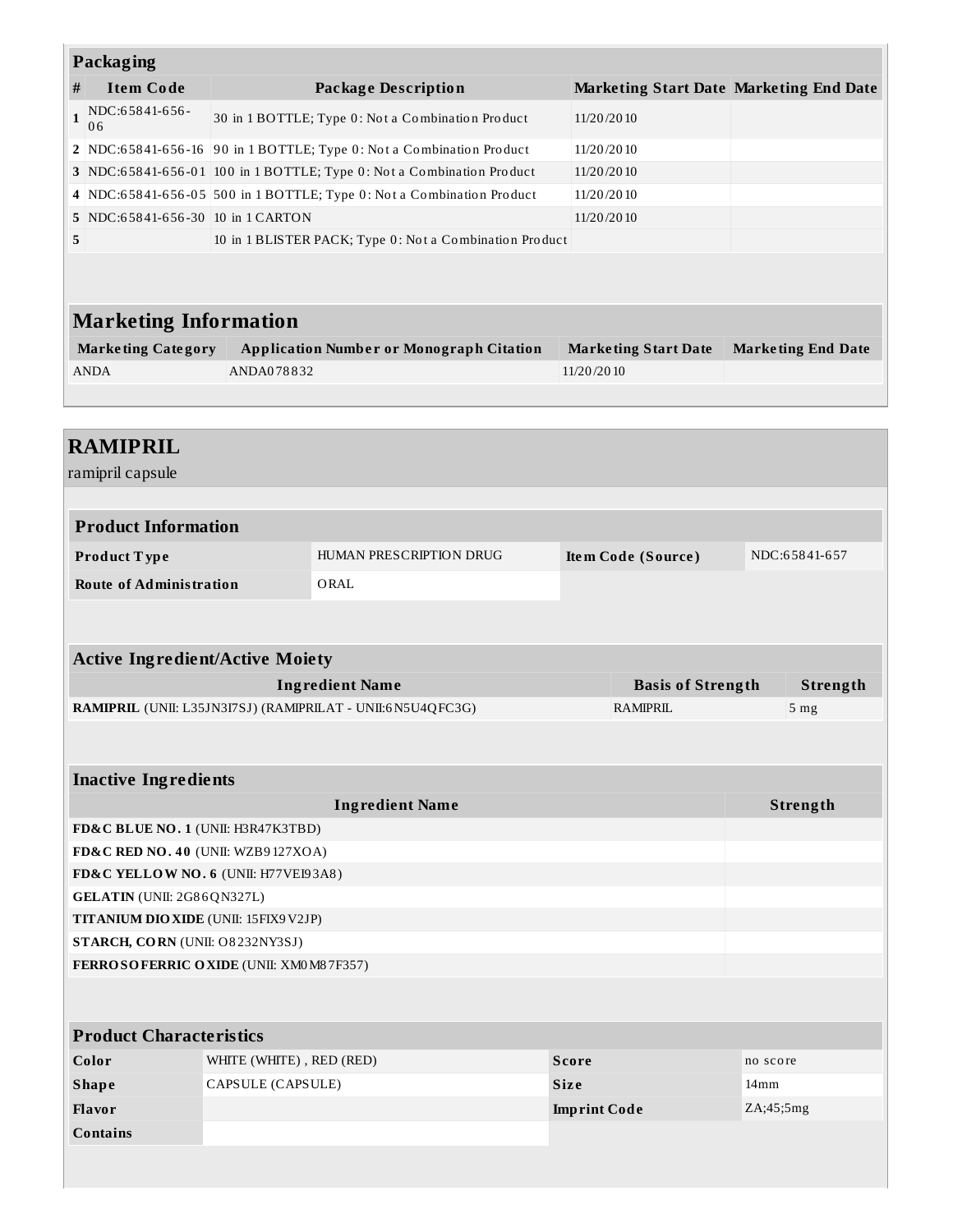| Packaging                                                                                                                           |                                    |                                                                       |                                                |                           |  |  |
|-------------------------------------------------------------------------------------------------------------------------------------|------------------------------------|-----------------------------------------------------------------------|------------------------------------------------|---------------------------|--|--|
| <b>Item Code</b><br>#                                                                                                               |                                    | <b>Package Description</b>                                            | <b>Marketing Start Date Marketing End Date</b> |                           |  |  |
|                                                                                                                                     |                                    | 1 NDC:65841-657-06 30 in 1 BOTTLE; Type 0: Not a Combination Product  | 11/20/2010                                     |                           |  |  |
|                                                                                                                                     |                                    | 2 NDC:65841-657-16 90 in 1 BOTTLE; Type 0: Not a Combination Product  | 11/20/2010                                     |                           |  |  |
|                                                                                                                                     |                                    | 3 NDC:65841-657-01 100 in 1 BOTTLE; Type 0: Not a Combination Product | 11/20/2010                                     |                           |  |  |
|                                                                                                                                     |                                    | 4 NDC:65841-657-05 500 in 1 BOTTLE; Type 0: Not a Combination Product | 11/20/2010                                     |                           |  |  |
| 5 NDC:65841-657-30 10 in 1 CARTON                                                                                                   |                                    |                                                                       | 11/20/2010                                     |                           |  |  |
| 5                                                                                                                                   |                                    | 10 in 1 BLISTER PACK; Type 0: Not a Combination Product               |                                                |                           |  |  |
| <b>Marketing Information</b>                                                                                                        |                                    |                                                                       |                                                |                           |  |  |
| <b>Marketing Category</b>                                                                                                           |                                    | <b>Application Number or Monograph Citation</b>                       | <b>Marketing Start Date</b>                    | <b>Marketing End Date</b> |  |  |
| <b>ANDA</b>                                                                                                                         | ANDA078832                         |                                                                       | 11/20/2010                                     |                           |  |  |
|                                                                                                                                     |                                    |                                                                       |                                                |                           |  |  |
|                                                                                                                                     |                                    |                                                                       |                                                |                           |  |  |
| <b>RAMIPRIL</b><br>ramipril capsule                                                                                                 |                                    |                                                                       |                                                |                           |  |  |
| <b>Product Information</b>                                                                                                          |                                    |                                                                       |                                                |                           |  |  |
| Product Type                                                                                                                        |                                    | HUMAN PRESCRIPTION DRUG                                               | Item Code (Source)                             | NDC:65841-658             |  |  |
| <b>Route of Administration</b>                                                                                                      |                                    | ORAL                                                                  |                                                |                           |  |  |
| <b>Active Ingredient/Active Moiety</b>                                                                                              |                                    |                                                                       |                                                |                           |  |  |
| <b>Ingredient Name</b><br><b>Basis of Strength</b><br>RAMIPRIL (UNII: L35JN3I7SJ) (RAMIPRILAT - UNII:6N5U4QFC3G)<br><b>RAMIPRIL</b> |                                    |                                                                       |                                                | Strength                  |  |  |
|                                                                                                                                     |                                    |                                                                       |                                                | $10$ mg                   |  |  |
| <b>Inactive Ingredients</b>                                                                                                         |                                    |                                                                       |                                                |                           |  |  |
|                                                                                                                                     | <b>Ingredient Name</b><br>Strength |                                                                       |                                                |                           |  |  |
| <b>D&amp;C RED NO. 28 (UNII: 767IP0 Y5NH)</b><br>D&C YELLOW NO. 10 (UNII: 35SW5USQ3G)                                               |                                    |                                                                       |                                                |                           |  |  |
|                                                                                                                                     |                                    |                                                                       |                                                |                           |  |  |
|                                                                                                                                     | FD&C BLUE NO. 1 (UNII: H3R47K3TBD) |                                                                       |                                                |                           |  |  |
| GELATIN (UNII: 2G86QN327L)<br><b>TITANIUM DIO XIDE (UNII: 15FIX9 V2JP)</b>                                                          |                                    |                                                                       |                                                |                           |  |  |
| STARCH, CORN (UNII: O8232NY3SJ)                                                                                                     |                                    |                                                                       |                                                |                           |  |  |
| FERROSOFERRIC OXIDE (UNII: XM0 M8 7F357)                                                                                            |                                    |                                                                       |                                                |                           |  |  |
|                                                                                                                                     |                                    |                                                                       |                                                |                           |  |  |
| <b>Product Characteristics</b>                                                                                                      |                                    |                                                                       |                                                |                           |  |  |
| Color<br>WHITE (WHITE), BLUE (BLUE)                                                                                                 |                                    |                                                                       | <b>Score</b>                                   | no score                  |  |  |
| <b>Shape</b>                                                                                                                        | CAPSULE (CAPSULE)<br><b>Size</b>   |                                                                       |                                                | 14 <sub>mm</sub>          |  |  |
| Flavor                                                                                                                              |                                    |                                                                       | <b>Imprint Code</b>                            | ZA;46;10mg                |  |  |
| <b>Contains</b>                                                                                                                     |                                    |                                                                       |                                                |                           |  |  |
|                                                                                                                                     |                                    |                                                                       |                                                |                           |  |  |